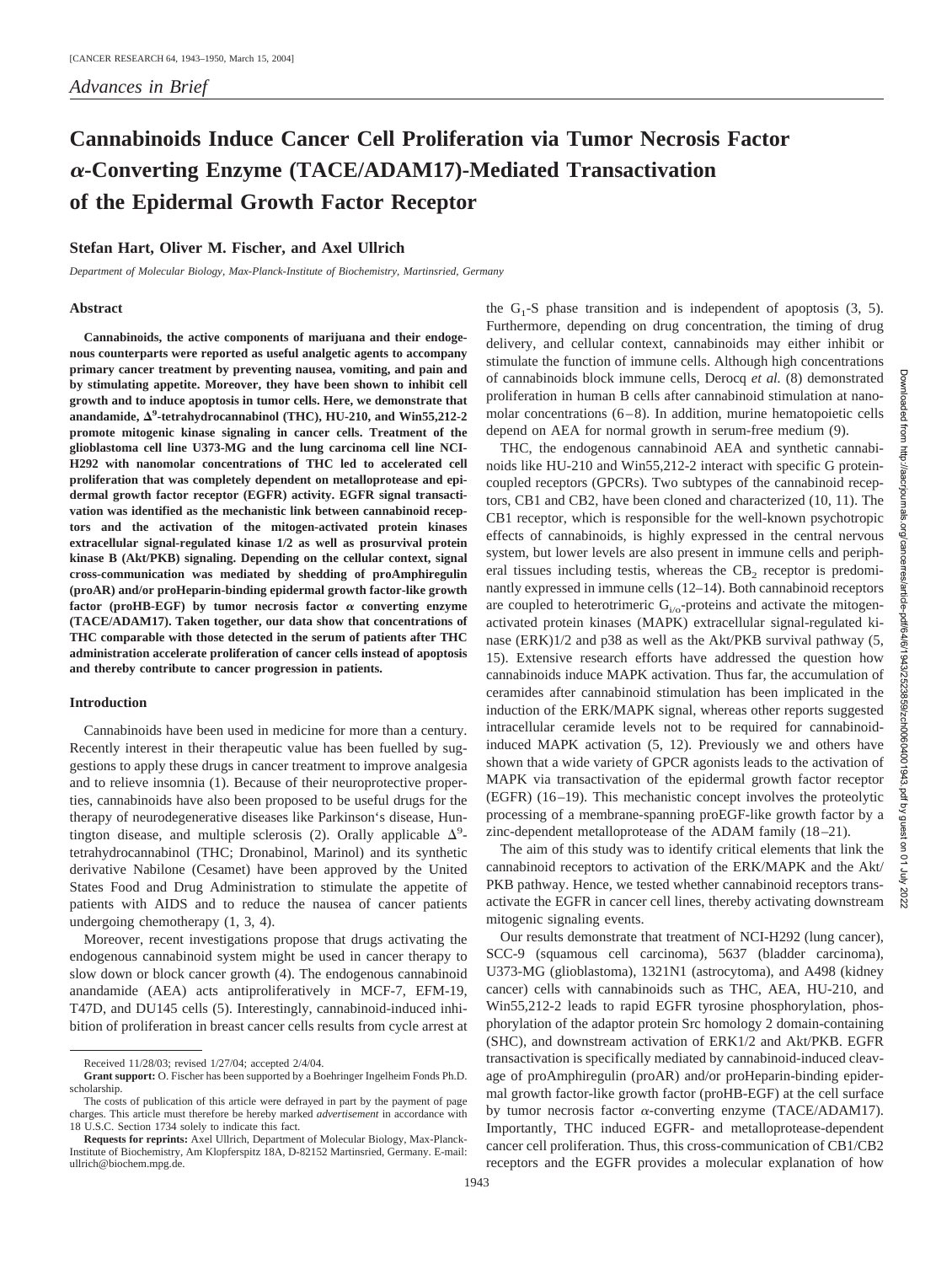EGFR MEDIATES CANNABINOID-INDUCED CELL PROLIFERATION HU210

AEA

EGE

THC

Win

Δ







cannabinoid receptors are linked to MAPK and Akt/PKB activation in a wide variety of human cancer cell lines.

In the light of these results, the use of cannabinoids in cancer therapy has to be reconsidered, because relatively high concentrations of THC induce apoptosis in cancer cells, whereas nanomolar concentrations enhance tumor cell proliferation and may, therefore, accelerate cancer progression in patients.

# **Materials and Methods**

**Cell Culture.** All of the cell lines (American Type Culture Collection, Manassas, VA) were routinely grown according to the supplier's instructions. Heparin (Sigma, St. Louis, MO), Crm197 (Quadratech Ltd., Epsom Surrey, United Kingdom), batimastat (BB94, British Biotech, Oxford, United Kingdom), TNF- $\alpha$  protease inhibitor (TAPI; Calbiochem), and AG1478 (Alexis Biochemicals) were added to serum-starved cells 20 min before the respective growth factor. Arachidonylethanolamide [also called anandamide (AEA)] and THC were obtained from Sigma, and WIN 55,212-2 mesylate and HU-210 from TOCRIS (Bristol, United Kingdom).

**Protein Analysis.** Cells were lysed and proteins immunoprecipitated as described previously (19). After SDS-PAGE, proteins were transferred to nitrocellulose membrane. Western blots were performed according to standard methods. The antibodies against human EGFR (108.1), SHC, and HER2/neu have been characterized before (19). Phosphotyrosine was detected with the 4G10 monoclonal antibody (UBI, Lake Placid, NY). Polyclonal anti-phosphop44/p42 (Thr202/Tyr204) MAPK antibody and anti-phospho-Akt (Ser473) antibody were purchased from New England Biolabs (Beverly, MA). Polyclonal anti-Akt1/2 and anti-ERK2 antibody was from Santa Cruz Biotechnology (Santa Cruz, CA), and anti-TACE antibody was from Chemicon (Harrow, United Kingdom).

**Apoptosis Assay.** NCI-H292 lung cancer cells were seeded and grown for 20 h. On serum starvation for 24 h, cells were treated with THC as indicated in Fig. 3*C* for 6 h. Cells were collected in assay buffer (1% sodium citrate, 0.1% Triton X-100) containing propidium iodine and were incubated at 4°C for 3 h. Nuclear DNA staining was analyzed on a Becton Dickinson FACScalibur flow cytometer.

For statistical analysis, Student's *t* test was used to compare data between two groups. Values are expressed as mean  $\pm$  SD of at least triplicate samples.  $P < 0.05$  was considered statistically significant.

**RNA Interference and Reverse Transcription-PCR Analysis.** Transfection of 21-nucleotide siRNA duplexes (Dharmacon Research, Lafayette, CO) for targeting endogenous genes was carried out using OligofectAMINE (Invitrogen) and  $4.2 \mu$ g small interfering RNA (siRNA) duplex per 6-well plate as described previously (19). Transfected SCC-9 cells and NCI-H292 cells were serum starved and assayed 4 days and 3 days after transfection, respectively. Highest efficiencies in silencing target genes were obtained by using mixtures of siRNA duplexes targeting different regions of the gene of interest. The sequences of siRNA used were described previously (19). Specific silencing of targeted genes was confirmed by Western blot (TACE) and reverse transcription-PCR analysis. RNA, isolated using RNeasy Mini kit (Qiagen, Hilden, Germany), was reverse transcribed using AMV Reverse Transcriptase (Roche, Mannheim, Germany). PuReTaq Ready-To-Go PCR Beads (Amer-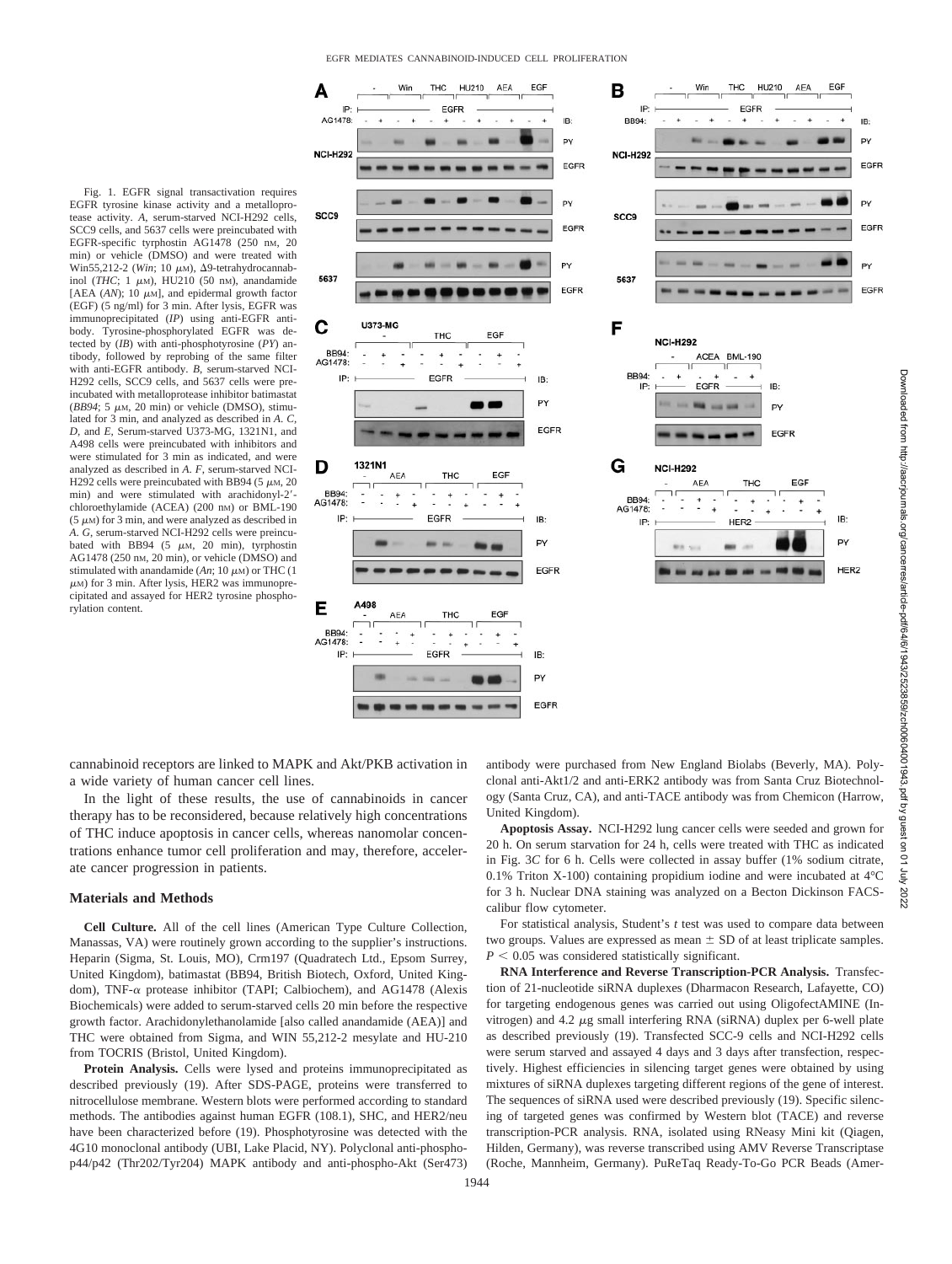

Fig. 2. Cannabinoid-induced SHC tyrosine phosphorylation and activation of extracellular signal-regulated kinase 1/2 (*ERK1/2*) and Akt/PKB pathways is EGFR- and metalloprotease-dependent. *A,* serum-starved SCC9 cells were treated as described in Fig. 1 *A,* precipitated SHC was immunoblotted with  $\alpha$ PY antibody followed by reprobing of the same filters with anti-SHC antibody. *B* and *C*, serum- starved SCC9 cells and NCI-H292 cells were preincubated with AG1478 (250 nm, 20 min) or BB94 (5  $\mu$ m, 20 min), respectively, and were stimulated for 7 min as indicated. Phosphorylated ERK1/2 was detected by immunoblotting with phospho-specific ERK1/2 (P-ERK) antibody. The same filters were reprobed with anti-ERK antibody. *D*, serum-starved U373-MG cells were preincubated with inhibitors and stimulated for 7 min as indicated and were analyzed as described in *B*. *E* and *F*, serum-starved SCC9 cells and NCI-H292 cells were preincubated with AG1478 (250 nm, 20 min) or BB94 (5  $\mu$ m, 20 min), respectively, and stimulated for 7 min as indicated. Activated Akt/PKB was detected by immunoblotting with phospho-specific Akt/PKB (P-Akt) antibody. The same filters were reprobed with anti-Akt/PKB antibody. *Win,* Win55,212-2; *THC,* 9 -tetrahydrocannabinol; *AEA,* anandamide; *EGF,* epidermal growth factor; *IB,* immunoblotting; *PY,* anti-phosphotyrosine; *P-ERK,* phospho-specific ERK1/2; *kDa, M*<sup>r</sup> in thousands; *P-Akt,* phospho-specific Akt/PKB.

sham Biosciences, Piscataway, NJ) were used for PCR amplification. Primers (Sigma Ark, Steinheim, Germany) were described previously (19). PCR products were subjected to electrophoresis on a 2.5% agarose gel, and DNA was visualized by ethidium bromide staining.

[<sup>3</sup>H]Thymidine Incorporation Assay. For the [<sup>3</sup>H]thymidine incorporation assay (16), U373-MG cells were seeded into 12-well plates at  $1.5 \times 10^4$ cells/well. On serum deprivation for 48 h, cells were subjected to preincubation and stimulation as indicated in Fig. 3*A*. After 18 h, cells were pulse labeled with [<sup>3</sup>H]thymidine (1 mCi/ml) for 4 h, and thymidine incorporation was measured by trichloroacetic acid precipitation and subsequent liquid scintillation counting.

**MTT Assay.** In a 96-well flat-bottomed plate (Nunc, Naperville, IL),  $\sim$ 2000 cells/100  $\mu$ l of cell suspension were seeded. On serum starvation for 24 h, cells were incubated with inhibitors and growth factors as indicated for another 24 h. MTT, a tetrazolium dye [3-(4,5- dimethylthiazol-2-y1)-2,5 diphenyltetrazolium bromide; thiazolyl blue, SIGMA, St. Louis, MO] was added to each well to a final concentration of 1 mg/ml MTT. Plates were incubated in the presence of MTT for 4 h. Mitochondrial dehydrogenase activity reduces the yellow MTT dye to a purple formazan, which is solubilized (DMSO, acidic acid, SDS), and absorbance was read at 570 nm on a microplate reader.

#### **Results**

**Cannabinoid-Induced EGFR Signal Transactivation in Human Carcinoma Cells Depends on Metalloprotease Activity.** To address the question whether cannabinoids lead to transactivation of the

EGFR in human cancer cell lines, we treated NCI-H292 (lung cancer), SCC-9 (squamous cell carcinoma), 5637 (bladder carcinoma), U373-MG (glioblastoma), 1321N1 (astrocytoma), and A498 (kidney cancer) cells with the synthetic cannabinoids Win55,212-2 and HU210, the endogenous cannabinoid AEA, and the naturally occurring THC. Resulting EGFR tyrosine phosphorylation levels were monitored by immunoblot analysis. As shown in Fig. 1, *A–E*, cannabinoids rapidly induced EGFR activation within 3 min.

Preincubation of the cells with the metalloprotease inhibitor batimastat (BB94) or the EGFR kinase-specific inhibitor AG1478 prevented EGFR tyrosine phosphorylation in response to cannabinoid stimulation (Fig. 1, *A–E*). Stimulation of NCI-H292 cells with receptor subtype-specific agonists arachidonyl-2'-chloroethylamide (ACEA) and BML-190 for CB1 and CB2 receptor, respectively, demonstrated that both cannabinoid receptors are capable of transactivating the EGFR (Fig. 1*F*). Expression of both the CB1 and the CB2 receptor was detected by cDNA microarray and Northern blot analysis in all six cancer cell lines (data not shown). Interestingly, the EGFR relative HER2/neu, which serves as a prognostic marker in many different cancer types, was likewise activated in response to cannabinoid stimulation (Fig. 1*G*). Both AEA- and THC-induced tyrosine phosphorylation of HER2/neu in NCI-H292 cells depended on metalloprotease and EGFR activity. Therefore, phosphorylation of Her2/neu appears to result from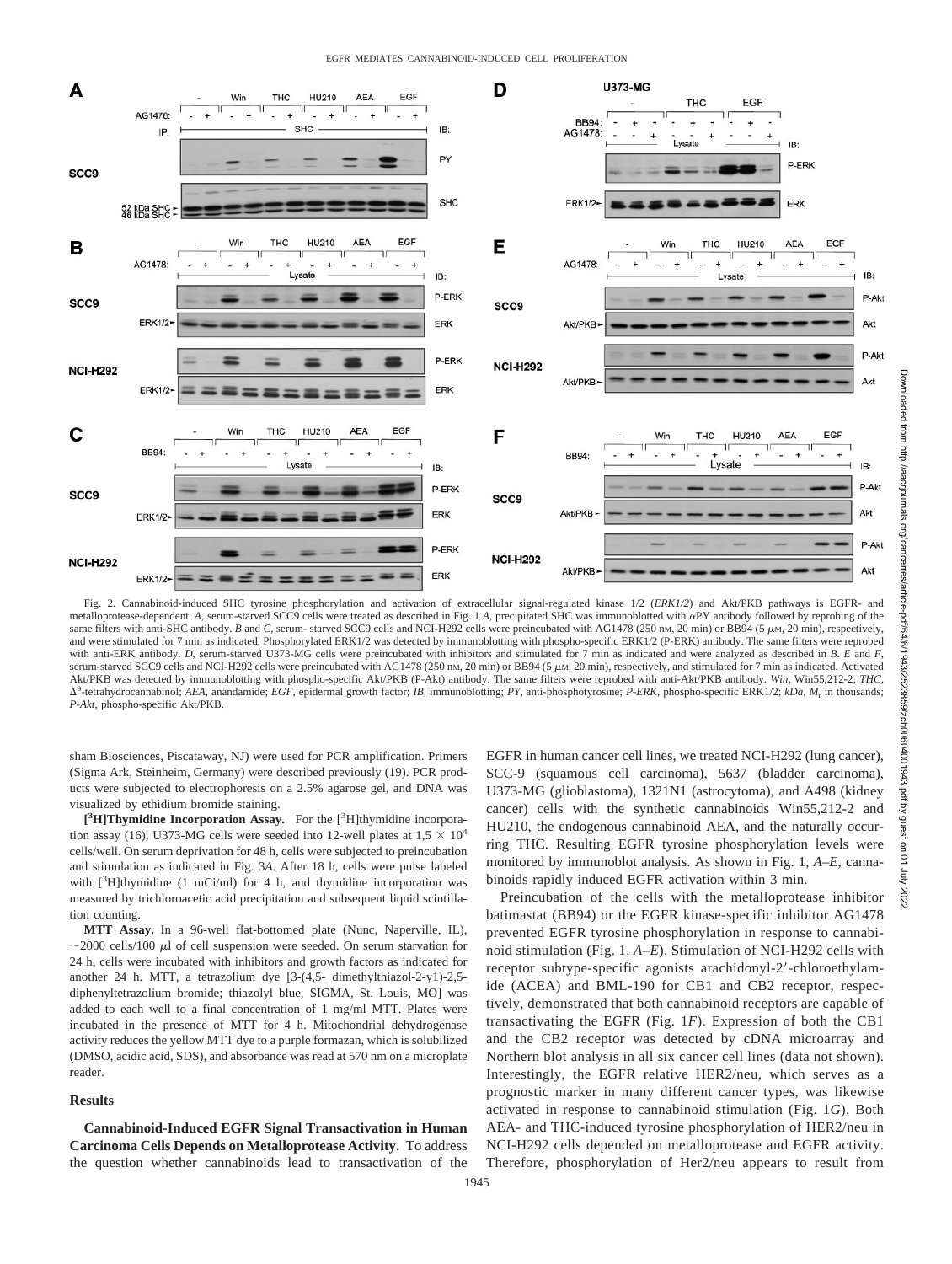

100

80

40

 $20$ 

 $\theta$ 

**DMSO** 

 $0,1$ 

 $0,3$ 

% Apoptosis 60

Fig. 3. <sup>9</sup> -Tetrahydrocannabinol (THC)-induced proliferation of U373-MG and NCI-H292 cells depends on EGFR transactivation. *A,* U373-MG cells were treated with inhibitors as indicated and incubated in the presence or absence of ligands (*THC*, 100 nm/300 nm; *EGF*, 2 ng/ml) for 18 h. Cells were then pulse labeled with [<sup>3</sup>H]thymidine, and thymidine incorporation was measured by liquid scintillation counting. Quantitative analysis is from four independent experiments. \*,  $P < 0.01$  for the difference between DMSO *versus* THC and EGF; \*\*,  $P < 0.01$  for the difference between agonists versus inhibitors + agonists.  $B$ , 3-(4,5-dimethylthiazol-2-yl)-2,5-diphenyltetrazolium bromide (MTT) assay. Serum-starved NCI-H292 cells were treated with AG1478 (250 nM) and the metalloprotease inhibitor TAPI (5  $\mu$ M) and were incubated for 24 h in the presence or absence of ligands (THC 300 nM, EGF 5 ng/ml). *Bars*,  $\pm$  SD of absorbance at 570 nm of three independent experiments. \* serum-starved NCI-H292 cells were treated with different concentrations of THC as indicated for 6 h. After collection of the cells in assay buffer, nuclei were stained with propidium iodide and were analyzed by flow cytometric analysis. Quantification of experiments was performed in quadruplicate; *bars*,  $\pm$ SD. \*, *P* < 0.001 for the difference between DMSO *versus* THC; FL2-H, fluorescence channel 2-height.

EGFR transphosphorylation. Taken together, these experiments demonstrate that cannabinoids rapidly induce EGFR and Her2/neu signal transactivation in a metalloprotease-dependent manner in different human cancer cell lines.

THC[300nM]

EGF[5ng/ml]

A

fold induction

в

fold induction

 $0,8$ 

unstimulated

**Cannabinoid-Induced Activation of ERK and the Akt/PKB Survival Pathway Depends on EGFR Function.** To assess whether the EGFR links cannabinoids to ERK1/2 activation, we first analyzed the tyrosine phosphorylation content of the adaptor protein SHC. Fig.

 $\overline{\mathbf{c}}$ 

THC [µM]

1

3

 $\sqrt{4}$ 

5

10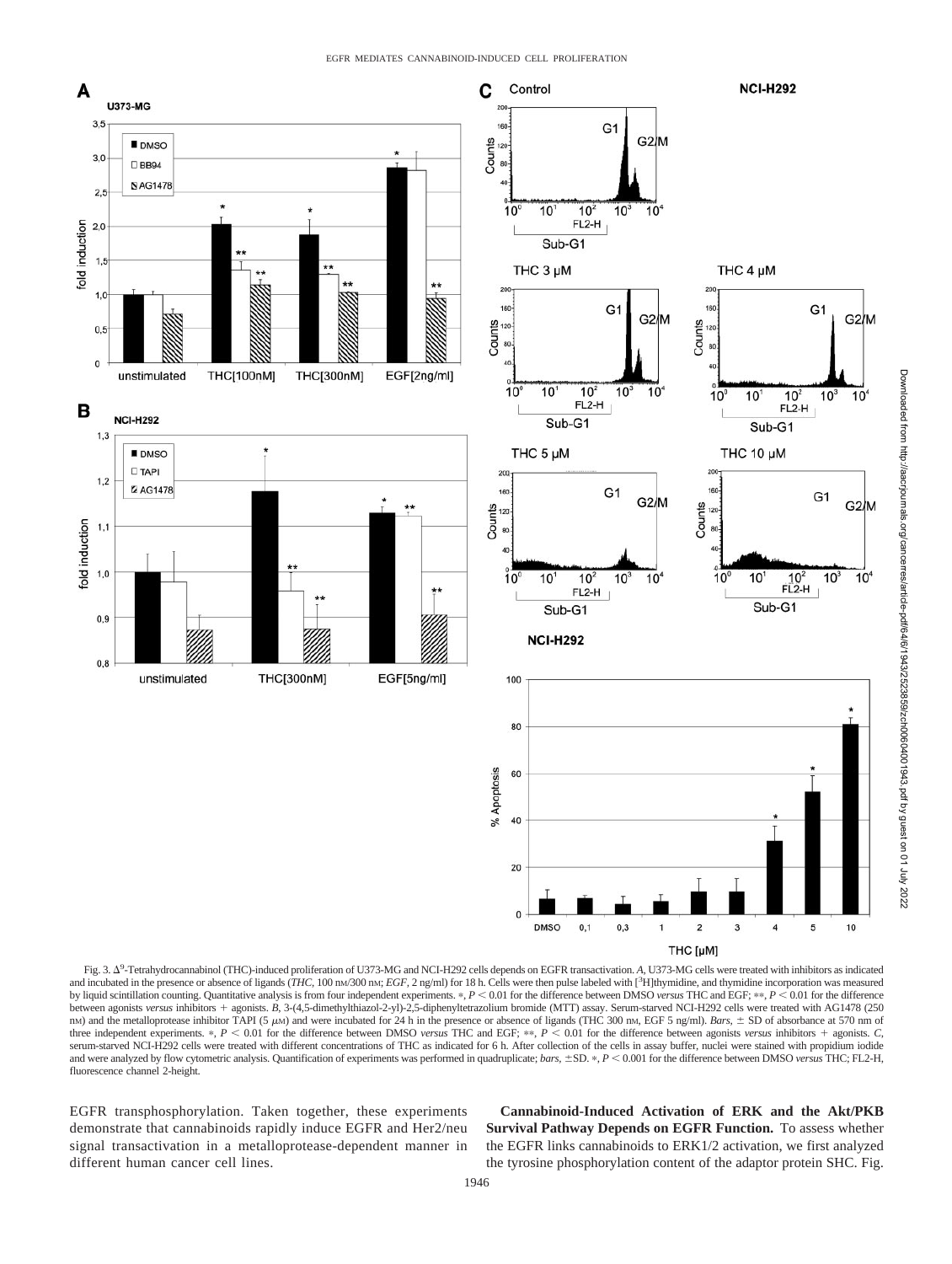2*A* demonstrates that treating cells with Win55,212-2, THC, HU210, and AEA resulted in EGFR-dependent tyrosine phosphorylation of SHC. We further analyzed ERK1/2 activation by immunoblot using activation state-specific MAPK antibodies. As shown in Fig. 2, *B–D*, treating NCI-H292, SCC9, and U373-MG cells with cannabinoids potently activated ERK1/2 to a similar extent as EGF (5 ng/ml) stimulation. Preincubation with AG1478 or BB94 completely abrogated cannabinoid-induced MAPK activation, indicating that, in these human carcinoma cells, cannabinoid-induced ERK1/2 activation completely depends on EGFR signal transactivation (Fig. 2, *B–D*).

In addition to ERK stimulation, a variety of GPCR agonists were shown to activate the survival mediator Akt/PKB (18, 19). Because cannabinoids were known to activate Akt/PKB in astrocytoma cells (22), we addressed the question as to whether cannabinoids activate Akt/PKB in human cancer cells depending on EGFR function. Indeed, activation of Akt/PKB by all four cannabinoids was completely blocked by the selective EGFR inhibitor AG1478 and by the metalloprotease inhibitor BB94 (Fig. 2, *E* and *F*).

Taken together, tyrosine phosphorylation of SHC and activation of the Akt/PKB and the ERK/MAPK pathway after cannabinoid treatment of different human cancer cell lines critically depend on metalloprotease-mediated EGFR signal transactivation.

**EGFR Mediates Cannabinoid-Induced Proliferation.** Because ERK1/2 are generally known to mediate proliferation in a variety of cells, we addressed the question as to whether cannabinoids induce proliferation of cancer cells. To determine the proliferation rate in response to THC stimulation, we measured DNA synthesis and the turnover of MTT. As shown in Fig. 3*A*, THC at concentrations as low as 100 nM was capable of increasing the DNA synthesis of U373-MG cells. To investigate the involvement of the EGFR signal transactivation pathway for cannabinoid-induced DNA synthesis, we preincubated the cells with AG1478 and the metalloprotease inhibitor BB94. The increased DNA synthesis induced by THC was blocked in the presence of either AG1478 or BB94 (Fig. 3*A*). Furthermore, in the lung cancer cell line NCI-H292, THC (at 300 nM) was as potent as EGF (at 5 ng/ml) in increasing proliferation (Fig. 3*B*). THC-induced cell proliferation of NCI-H292 cells was completely blocked by preincubation with AG1478 and the metalloprotease inhibitor TAPI. In contrast to these observations, several earlier studies reported the induction of apoptosis on treatment of cells with higher concentrations of THC. Therefore, we tested whether, and in particular at what concentrations, THC would be able to trigger cell death of NCI-H292 cells. As shown in Fig. 3*C*, micromolar concentrations of THC were capable of inducing apoptosis, whereas submicromolar concentrations did not affect cell survival.

These results demonstrate that pharmacologically active concentrations of THC are capable of promoting the cell proliferation of human carcinoma cells and identify EGFR signal transactivation as the underlying molecular mechanism.

**TACE/ADAM17 Mediates Cannabinoid-Induced EGFR Activation.** Our observations clearly showed that cannabinoid receptors transactivate the EGFR in a wide variety of human cancer cell lines involving metalloprotease activity (Fig. 1, *A–E*). We have previously shown the critical involvement of the metalloprotease-disintegrin TACE in proAmphiregulin shedding after GPCR stimulation (19). Therefore, we raised the question as to whether TACE is required for cannabinoid-induced EGFR signal transactivation. We blocked endogenous TACE expression using a siRNA approach. TACE mRNA and protein was effectively and specifically reduced by transfecting siRNAs into NCI-H292 cells (Fig. 4, *A* and *B*). Inhibition of TACE expression but not of the related ADAM12 completely suppressed cannabinoid-induced EGFR tyrosine phosphorylation in NCI-H292 and SCC9 cells (Fig. 4*C*). Likewise, the cannabinoid-induced phosphorylation and activation of ERK1/2 and Akt/PKB was abolished in the absence of TACE but was unaffected by the down-regulation of ADAM12 (Fig. 4*D*). As expected, suppression of neither protease had an affect on signaling events induced by direct EGF stimulation of the EGFR.

**Ectodomain Shedding of proHB-EGF and proAR Mediates Cannabinoid-Induced EGFR Activation.** Among the different EGF-like precursors, proAR, proHB-EGF, and proTGF $\alpha$  are predominantly expressed in NCI-H292 and SCC9 cells as indicated by cDNA microarray analysis (data not shown; Ref. 19). To investigate which ligand is involved in the EGFR signal transactivation pathway after cannabinoid stimulation, we transiently transfected siRNAs, and efficient and specific silencing of the endogenous expression of proAR, proHB-EGF, and proTGF $\alpha$  was monitored by reverse transcription-PCR (Fig. 4*E*; Ref. 19). AEA- and THC-induced tyrosine phosphorylation of the EGFR in SCC9 cells required proAR as well as proHB-EGF expression (Fig. 4*F*). Suppression of either ligand resulted in partial reduction of cannabinoid-induced EGFR phosphorylation, whereas proTGF $\alpha$  inhibition did not affect EGFR phosphorylation at all. Furthermore, preincubation with heparin, which abrogates both proAR and proHB-EGF function (23, 24), also interfered with cannabinoid receptor-EGFR cross-talk (Fig. 4*G*). In contrast, in NCI-H292 cells, cannabinoid-induced transactivation of the EGFR did solely depend on proHB-EGF (Fig. 4*H*). The ability of the diphtheria toxin mutant Crm197, a specific inhibitor of proHB-EGF function (25), to block EGFR phosphorylation in response to THC stimulation substantiated this observation (Fig. 4*I*).

Together, these results show that cannabinoid-induced EGFR signal transactivation is mediated by specific proteolytic processing of the two heparin-binding EGFR ligands, proAR and proHB-EGF, by one and the same zinc-dependent metalloprotease TACE.

## **Discussion**

Cannabinoids were shown to induce apoptosis in cells of the neuronal system including neurons, astrocytes, human grade IV astrocytoma, glioma C6, astrocytoma U373-MG, neuroblastoma N18 TG2, and pheochromocytoma PC12 cells and to inhibit proliferation of MCF-7, EFM-19, T47D, and DU145 cells (5, 26). On the basis of these findings and their analgesic properties, cannabinoids were suggested as useful drugs to support cancer therapy. Here we show that various cannabinoids potently induce mitogenic kinase signaling in different cancer cell lines. Moreover, we demonstrate, in contrast to other studies that used cannabinoids such as THC at micromolar concentrations, that nanomolar concentrations of THC induce proliferation of cancer cells (Fig. 3, *A* and *B*). Importantly, the concentration of THC that was used here is more likely to reflect the therapeutically relevant situation detected in serum after drug treatment  $(27-31)$ .

The binding of cannabinoids to their cognate receptors has been shown to enhance the activity of the MAPKs ERK1/2. The activation of the MAPK pathway in glioma cells on cannabinoid treatment was suggested to involve the activation of Raf1 by increased ceramide levels (32). However, our results identified signal transactivation of the EGFR as the key mechanism linking cannabinoid receptors to MAPK signaling cascades in a wide variety of human cancer cell lines. Activation of ERK1/2 by four different cannabinoids coincides with the phosphorylation of the EGFR and was blocked by a specific inhibitor of the EGFR, AG1478 (Fig. 2, *B–D*). Although the ability of AG1478 to block cannabinoid-induced MAPK activation was noted before in U373-MG cells by Galve-Roperh *et al* (22)*.,* they excluded the existence of cannabinoid receptor-mediated EGFR transactivation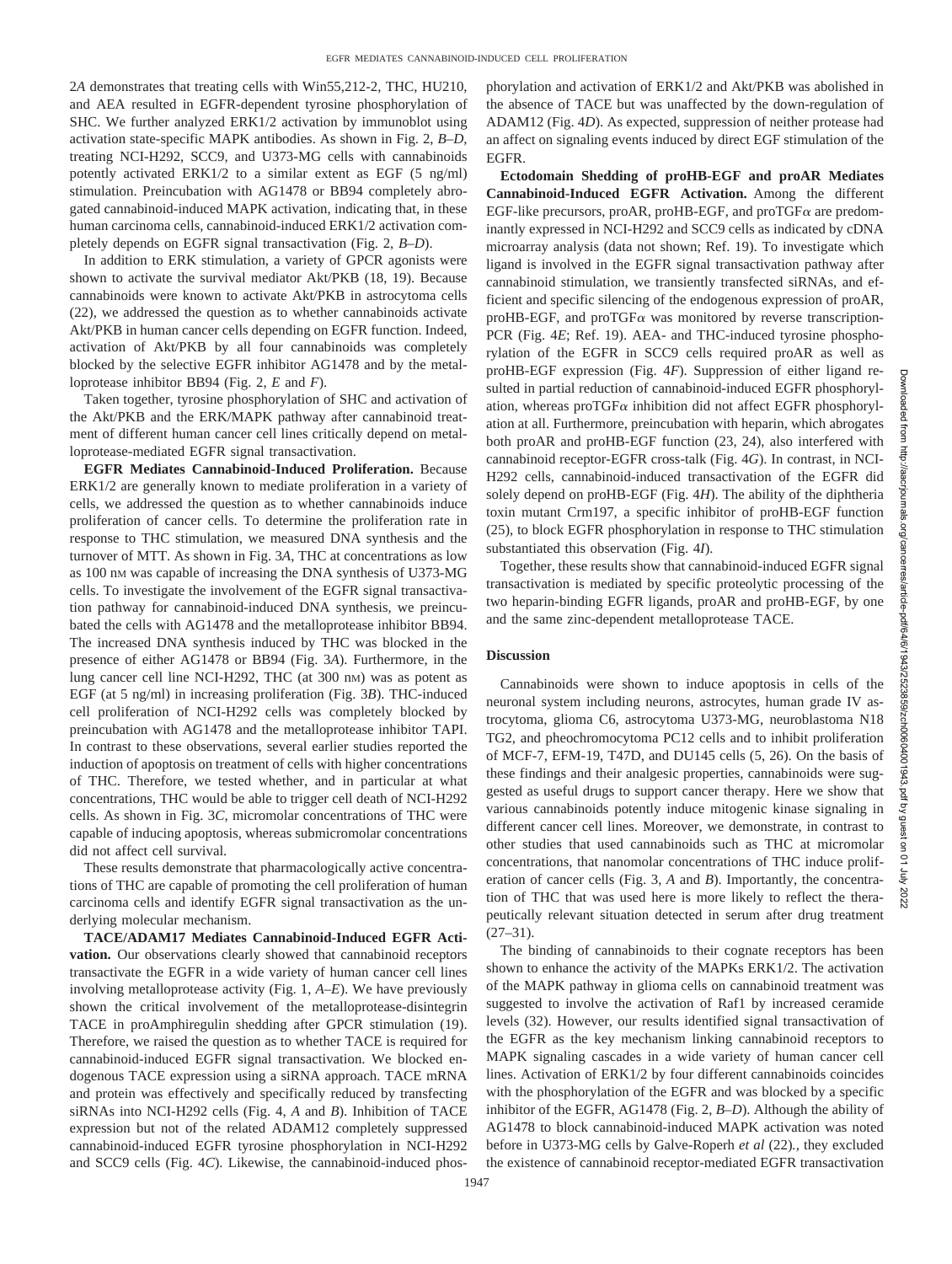

IB:

PY

EGFR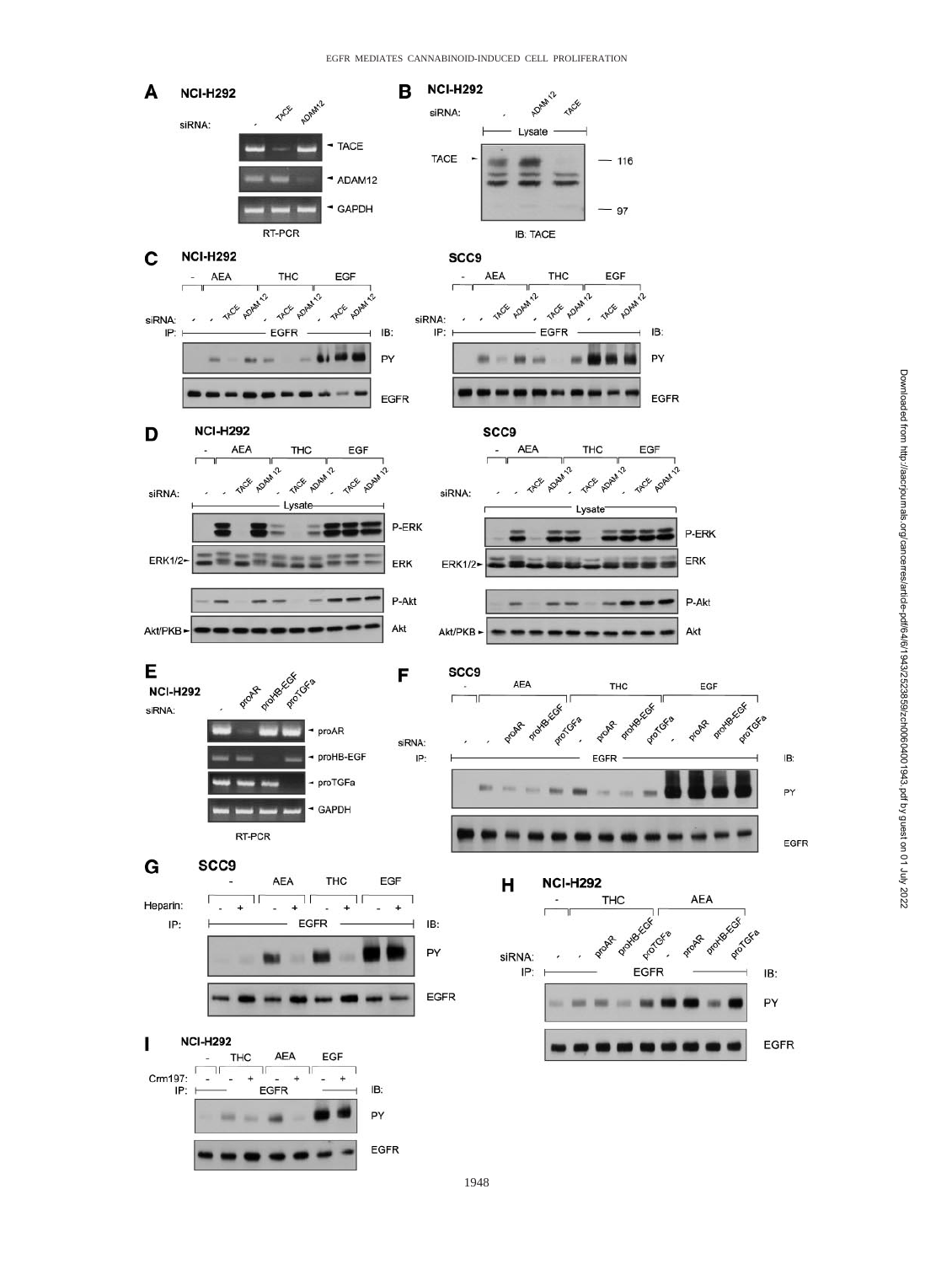because of the inability to detect tyrosine-phosphorylated EGFR, which was probably caused by a lack of sensitivity of detection.

Interestingly, in addition to ERK1/2 activation, Akt/PKB phosphorylation was detected after cannabinoid treatment in an EGFRdependent manner (Fig. 2*E*). Such a parallel contiguous activation of ERK1/2 and of Akt/PKB was observed before, *e.g.,* in glioblastoma cells treated with cannabinoid receptor agonists, and was suggested to protect astrocytes from ceramide-induced apoptosis in a dose- and time-dependent manner (32, 33).

Our experimental finding that cannabinoid-induced EGFR crosstalk is established in a variety of human cancer cell lines (Fig. 1, *A–E*) implicates the EGFR as a central integrator of cannabinoid signaling. The cross-communication between GPCRs and the EGFR involves the proteolytic processing of different membrane-spanning proEGFlike growth factor ligands like proAR, proHB-EGF, and proTGF $\alpha$  by zinc-dependent metalloproteases like ADAM10, ADAM12, and TACE, depending on the cellular context (18, 19). In human cancer cell lines, we demonstrate that TACE mediates transactivation of the EGFR after cannabinoid stimulation via proteolytic processing of proHB-EGF and/or proAmphiregulin (Fig. 4, *F–I*). Abrogation of either TACE or the respective proEGF-like growth-factor function completely blocked cannabinoid-induced EGFR tyrosine phosphorylation and subsequent activation of the mitogenic ERK pathway and the prosurvival Akt/PKB pathway (Fig. 4). We previously described the involvement of TACE in EGFR signal transactivation after lysophosphatidic acid (LPA) and carbachol stimulation (19). Moreover, TACE was found to mediate EGFR activation by cigarette smoke via proAR shedding in NCI-H292 cells (34). However, this is the first report demonstrating a TACE- and HB-EGF-dependent EGFR signal transactivation after GPCR stimulation. Interestingly, knockout experiments by Jackson *et al.* show that newborn mice lacking TACE, HB-EGF, and the EGFR have similar defective valvulogenesis and suggest EGFR activation by TACE-processed proHB-EGF (35). Moreover, our data substantiate the concept that, depending on the cell type and the stimulated GPCR, different ADAM proteases and proEGF- like growth factor ligands are capable of activating the EGFR (18).

Cannabis-based drugs are in phase three clinical trials for treating pain associated with cancer. Furthermore, THC is currently used to treat nausea in cancer patients undergoing extensive chemotherapy (1, 4, 36). In contrast, Grand and Gandhi (37) recently presented a case study of acute pancreatitis induced by cannabis smoking, indicating that cannabinoids may be a risk factor for pancreatic cancer. Smoking of THC is the most effective route of delivery, as THC is rapidly absorbed after inhalation, and the effects become fully apparent within minutes. Pharmacological activity of smoked THC depends on the depth and length of inhalation. Maximum serum concentrations up to 267 ng/ml (850 nM) are measured after smoking THC (27, 28, 38), whereas maximum serum concentrations of oral or rectal administered THC or its derivatives as a drug are lower (35–350 nM; Refs. 29, 30, 39). Here we observed a proliferative response of glioblastoma and lung cancer cells at concentrations of 100–300 nm THC, whereas THC at micromolar concentrations induced cell death in agreement with previous observations with neuronal cell types and immune cells (Fig. 3, *A–C*; Refs. 5, 40–42). These findings indicate that the biological responses to cannabinoids critically depend on drug concentration and cellular context. Taken together, these results have to be taken into account when considering therapeutic applications of cannabinoids. The risk in the medical use of THC or cannabis for the treatment of patients with established tumors is the further acceleration of tumor growth due to the proliferative potential of cannabinoids.

## **Acknowledgments**

We thank U. Eichelsbacher, R. Gautsch, and R. Hornberger for their help with cell culture; T. Knyazeva for cDNA; P. Knyazeva for help with cDNA arrays and Northern blot analysis; and N. Prenzel and M. Buschbeck for critically reading the manuscript.

#### **References**

- 1. Walsh D, Nelson KA, Mahmoud FA. Established and potential therapeutic applications of cannabinoids in oncology. Support Care Cancer 2003;11:137–43.
- 2. Muller-Vahl KR, Kolbe H, Schneider U, Emrich HM. Cannabis in movement disorders. Forsch Komplementarmed 1999;6 Suppl 3:23–7.
- 3. Guzman M. Cannabinoids: potential anticancer agents. Nat Rev Cancer 2003;3:745– 55.
- 4. Hall W, Degenhardt L. Medical marijuana initiatives: are they justified? How successful are they likely to be? Cent Nerv Syst Drugs 2003;17:689–97.
- 5. Guzman M, Sanchez C, Galve-Roperh I. Cannabinoids and cell fate. Pharmacol Ther 2002;95:175–84.
- 6. Klein TW, Newton C, Friedman H. Cannabinoid receptors and immunity. Immunol Today 1998;19:373–81.
- 7. Cabral GA, Dove Pettit DA. Drugs and immunity: cannabinoids and their role in decreased resistance to infectious disease. J Neuroimmunol 1998;83:116–23.
- 8. Derocq JM, Segui M, Marchand J, Le Fur G, Casellas P. Cannabinoids enhance human B-cell growth at low nanomolar concentrations. FEBS Lett 1995;369:177–82.
- 9. Valk P, Verbakel S, Vankan Y, *et al*. Anandamide, a natural ligand for the peripheral cannabinoid receptor is a novel synergistic growth factor for hematopoietic cells. Blood 1997;90:1448–57.
- 10. Matsuda LA, Lolait SJ, Brownstein MJ, Young AC, Bonner TI. Structure of a cannabinoid receptor and functional expression of the cloned cDNA. Nature (Lond.) 1990;346:561–4.
- 11. Munro S, Thomas KL, Abu-Shaar M. Molecular characterization of a peripheral receptor for cannabinoids. Nature (Lond.) 1993;365:61–5.
- 12. Parolaro D, Massi P, Rubino T, Monti E. Endocannabinoids in the immune system and cancer. Prostaglandins Leukot Essent Fatty Acids 2002;66:319–32.
- 13. Pertwee RG, Ross RA. Cannabinoid receptors and their ligands. Prostaglandins Leukot Essent Fatty Acids 2002;66:101–21.
- 14. Pertwee RG. Pharmacology of cannabinoid CB1 and CB2 receptors. Pharmacol Ther 1997;74:129–80.
- 15. Piomelli D. The molecular logic of endocannabinoid signalling. Nat Rev Neurosci 2003;4:873–84.
- 16. Daub H, Weiss FU, Wallasch C, Ullrich A. Role of transactivation of the EGF receptor in signalling by G-protein-coupled receptors. Nature (Lond.) 1996;379:557– 60.
- 17. Prenzel N, Zwick E, Daub H, *et al*. EGF receptor transactivation by G-proteincoupled receptors requires metalloproteinase cleavage of proHB-EGF. Nature (Lond.) 1999;402:884–8.
- 18. Fischer OM, Hart S, Gschwind A, Ullrich A. EGFR signal transactivation in cancer cells. Biochem Soc Trans 2003;31:1203–8.
- 19. Gschwind A, Hart S, Fischer OM, Ullrich A. TACE cleavage of proamphiregulin regulates GPCR-induced proliferation and motility of cancer cells. EMBO J 2003; 22:2411–21.
- 20. Asakura M, Kitakaze M, Takashima S, *et al*. Cardiac hypertrophy is inhibited by antagonism of ADAM12 processing of HB-EGF: metalloproteinase inhibitors as a new therapy. Nat. Med. 2002;8:35–40.

Fig. 4. Tumor necrosis factor  $\alpha$ -converting enzyme (TACE) mediates cannabinoid-induced EGFR transactivation and extracellular signal-regulated kinase 1/2 (ERK1/2) and Akt/PKB activation. *A* and *B*, NCI-H292 cells were transfected with TACE or ADAM12 siRNA. Gene expression was analyzed by reverse transcription-PCR or immunoblotting (*IB*) with TACE antibody. *C*, NCI-H292 cells and SCC9 cells were transfected with siRNAs raised against TACE and ADAM12, were serum starved, and were stimulated for 3 min with  $\Delta^9$ -tetrahydrocannabinol (*THC*; 1  $\mu$ M), anandamide (*An*; 10  $\mu$ M), and EGF (5 ng/ml), and were assayed for EGFR tyrosine phosphorylation content. *D*, NCI-H292 cells and SCC9 cells were transfected with siRNAs and stimulated for 7 min with agonists as indicated. Phosphorylated ERK1/2 and activated Akt/PKB were detected by immunoblotting with phospho-specific ERK1/2 (P-ERK) and Akt/PKB (P-Akt) antibodies, respectively. The same filters were reprobed with anti- ERK1/2 antibody and anti-Akt/PKB, respectively. *P-ERK,* phospho-specific ERK1/2; *P-Akt*, phospho-specific Akt/PKB. *E*, NCI-H292 cells were transfected with siRNAs raised against proAR, proHB-EGF, and proTGF $\alpha$ . Gene expression was analyzed by reverse transcription-PCR (RT-PCR). F, SCC9 cells were transfected with siRNAs raised against proAR, proHB-EGF, and proTGF $\alpha$ ; stimulated with THC (1  $\mu$ M) and AEA (10  $\mu$ M) for 3 min; and assayed for EGFR tyrosine phosphorylation content. *G*, serum-starved SCC9 cells were preincubated with heparin (100 ng/ml, 15 min), stimulated with THC (1  $\mu$ M) and AEA (10  $\mu$ M), and assayed for EGFR tyrosine phosphorylation. *H*, NCI-H292 cells were transfected with siRNAs as indicated, stimulated with THC (1  $\mu$ M) and AEA (10  $\mu$ m), and assayed for EGFR tyrosine phosphorylation. *I*, serum-starved NCI-H292 cells were preincubated with CRM197 (10  $\mu$ g/ml, 20 min), stimulated with THC (1  $\mu$ m) and AEA (10 μM) for 3 min, and assayed for EGFR tyrosine phosphorylation. *IB*, immunoblotting; *PY*, anti-phosphotyrosine; *IP*, immunoprecipitated.